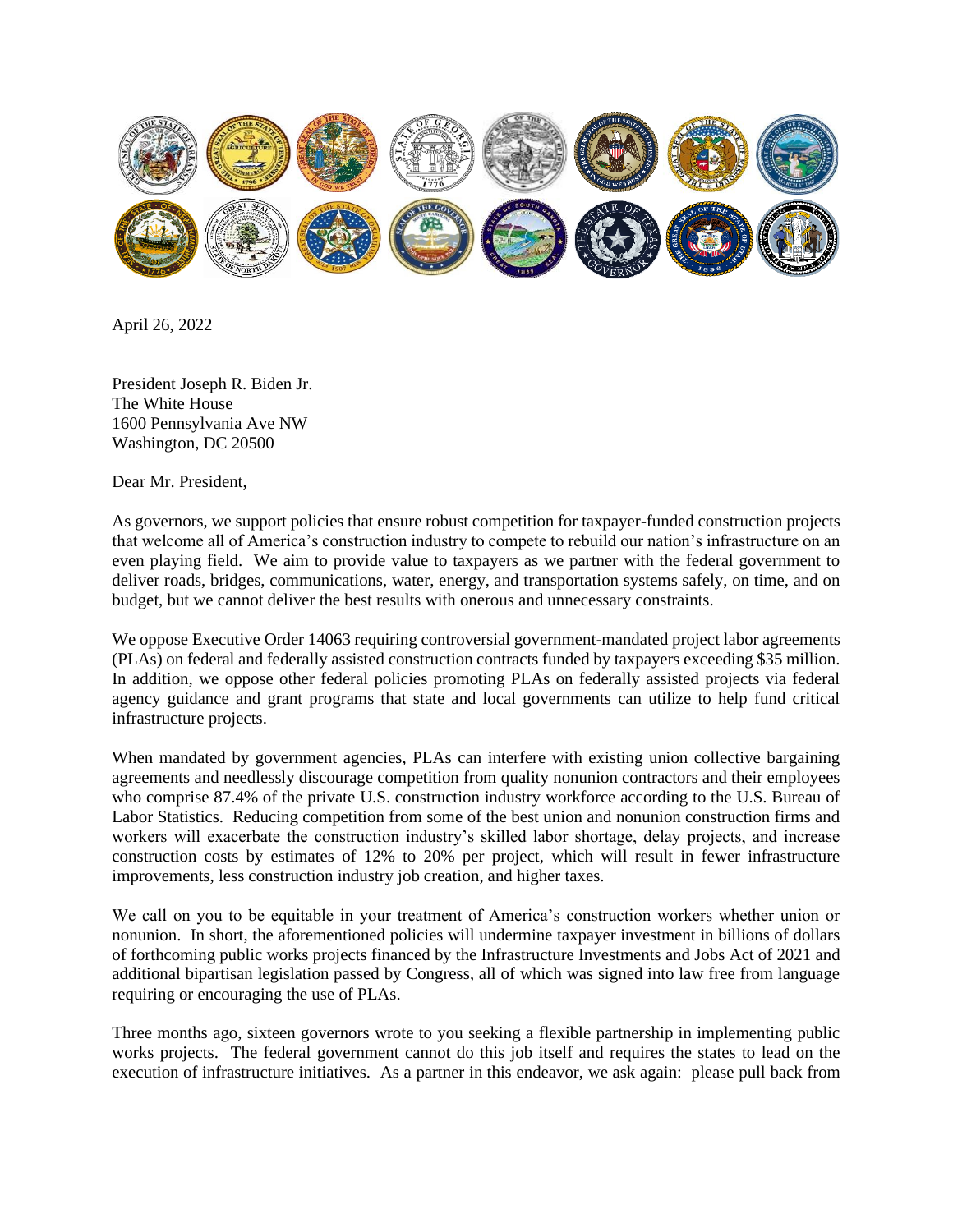April 26, 2022 Page 2 of 3

introducing partisan policies into infrastructure. Taxpayers cannot afford such wasteful and exclusionary policies.

We ask that the Office of Management and Budget—along with respective federal agencies charged with implementation, grant programs, draft regulations, and guidance related to legislation funding infrastructure projects––afford states and localities maximum regulatory flexibility free from anti-competitive and costly pro-PLA policies. Doing so will deliver more value to taxpayers and create opportunities for all—including small, minority-owned, and women-owned—businesses and workers in the construction industry to compete to build America.

Sincerely,

Governor Asa Hutchinson Governor Bill Lee Governor Ron DeSantis State of Arkansas State of Tennessee State of Florida



State of North Dakota State of Oklahoma State of South Carolina

Governor Mark Gordon State of Wyoming

Bûl lee

Governor Brian Kemp Governor Kim Reynolds Governor Tate Reeves State of Georgia State of Iowa State of Mississippi

tts

Unhart

Governor Kristi Noem Governor Greg Abbott Governor Spencer Cox State of South Dakota State of Texas State of Utah

 $26$ 

Governor Mike Parson Governor Pete Ricketts Governor Chris Sununu State of Missouri State of Nebraska State of New Hampshire

Governor Doug Burgum Governor Kevin Stitt Governor Henry McMaster